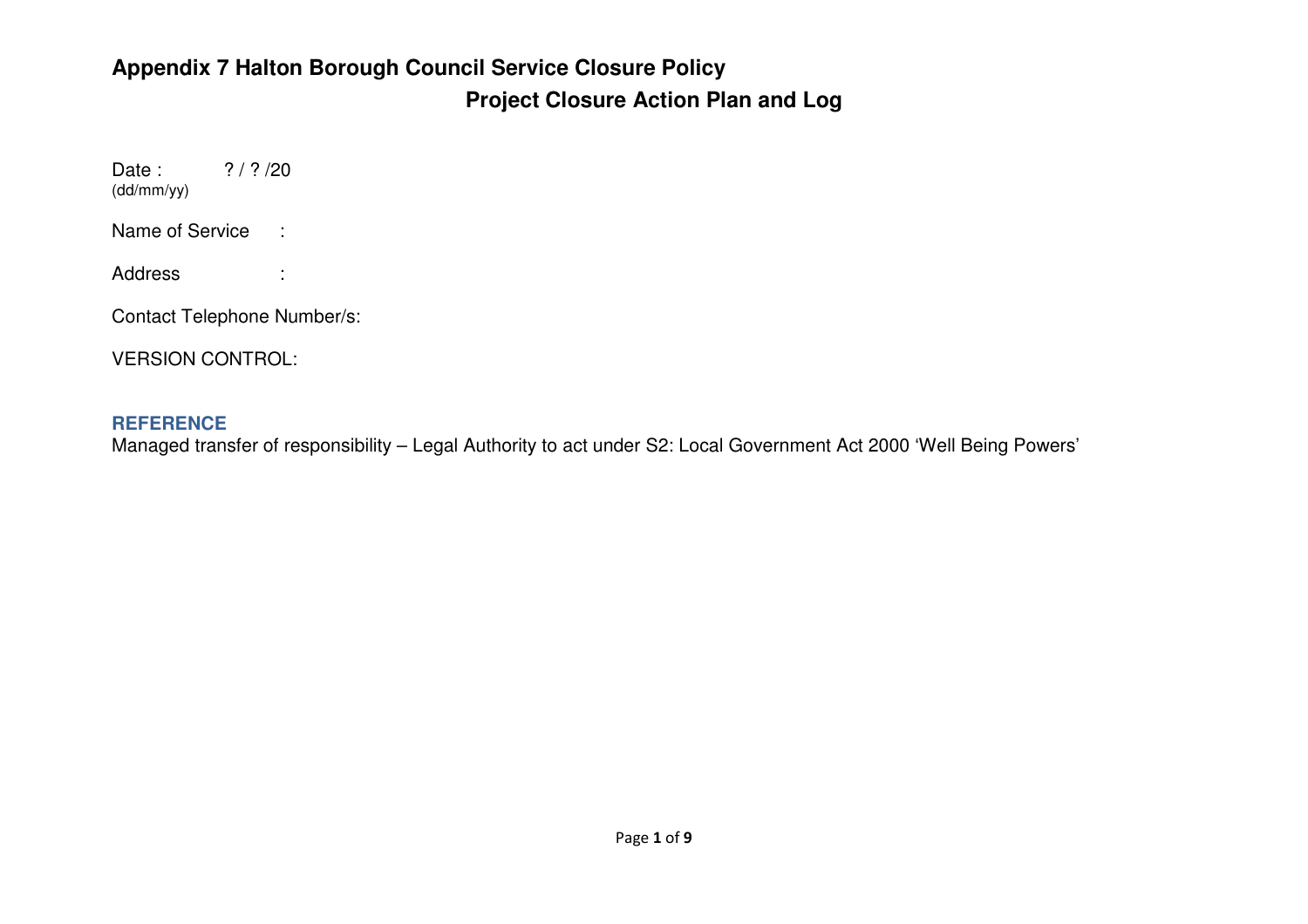#### **OVERVIEW OF PROFESSIONALS INVOLVED IN THE SERVICE CLOSURE**

| <b>NAME &amp; DESIGNATION</b>                                  | <b>CONTACT DETAILS</b> |
|----------------------------------------------------------------|------------------------|
| Proprietor of Service:                                         |                        |
| Director of Adult Social Services Lead                         |                        |
| Project Lead/s (with responsibility for completing this form): |                        |
| CQC Inspector:                                                 |                        |
| <b>HBC</b> Legal:                                              |                        |
| Halton Accountable Lead:                                       |                        |
| NHS Halton CCG Lead:                                           |                        |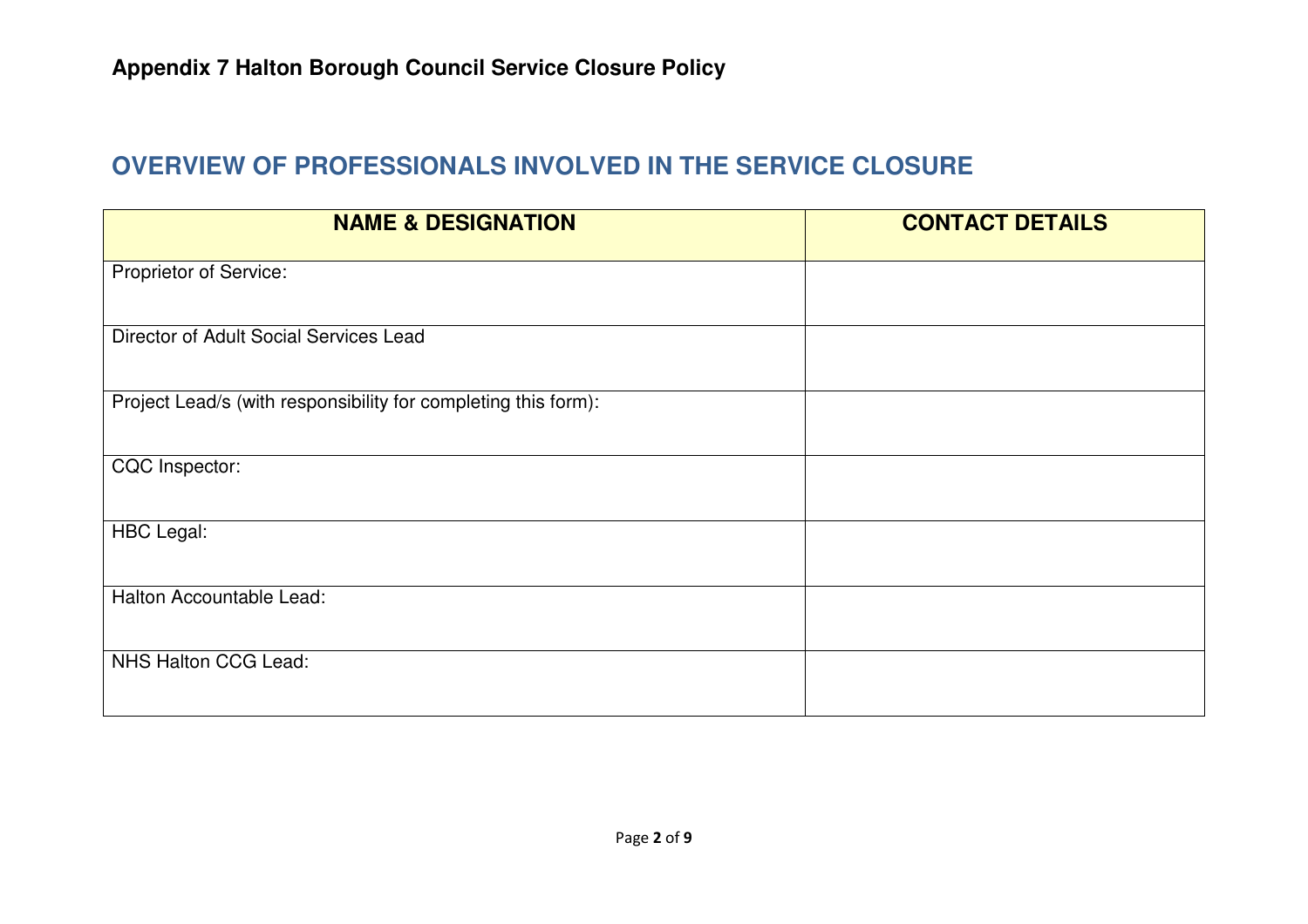#### **OVERVIEW OF SERVICE USERS IN THE HOME:**

| <b>SERVICE USER</b> | <b>DATE</b><br><b>OF</b><br><b>BIRTH</b><br>(dd/mm/yy<br>yy) | <b>RESPONSIBLE</b><br><b>FUNDING</b><br><b>AUTHORITIES:</b><br><b>CONTACT DETAILS</b> | <b>NAMED 'OTHER LOCAL</b><br><b>AUTHORITY' SENIOR</b><br><b>MANAGER:</b><br><b>CONTACT DETAILS</b><br>(Only if Non Halton) | <b>DATE RISK /</b><br><b>ASSESSMENT</b><br><b>COMPLETED</b><br>(dd/mm/yyyy) | <b>DATE</b><br><b>INVENTORY</b><br><b>COMPLETED</b><br>(dd/mm/yyyy) | <b>TRANSFER</b><br><b>DATE (State</b><br><b>Actual or</b><br>Proposed)<br>(dd/mm/yyyy) |
|---------------------|--------------------------------------------------------------|---------------------------------------------------------------------------------------|----------------------------------------------------------------------------------------------------------------------------|-----------------------------------------------------------------------------|---------------------------------------------------------------------|----------------------------------------------------------------------------------------|
|                     |                                                              |                                                                                       |                                                                                                                            |                                                                             |                                                                     |                                                                                        |
|                     |                                                              |                                                                                       |                                                                                                                            |                                                                             |                                                                     |                                                                                        |
|                     |                                                              |                                                                                       |                                                                                                                            |                                                                             |                                                                     |                                                                                        |
|                     |                                                              |                                                                                       |                                                                                                                            |                                                                             |                                                                     |                                                                                        |
|                     |                                                              |                                                                                       |                                                                                                                            |                                                                             |                                                                     |                                                                                        |
|                     |                                                              |                                                                                       |                                                                                                                            |                                                                             |                                                                     |                                                                                        |
|                     |                                                              |                                                                                       |                                                                                                                            |                                                                             |                                                                     |                                                                                        |
|                     |                                                              |                                                                                       |                                                                                                                            |                                                                             |                                                                     |                                                                                        |
|                     |                                                              |                                                                                       |                                                                                                                            |                                                                             |                                                                     |                                                                                        |
|                     |                                                              |                                                                                       |                                                                                                                            |                                                                             |                                                                     |                                                                                        |
|                     |                                                              |                                                                                       |                                                                                                                            |                                                                             |                                                                     |                                                                                        |
|                     |                                                              |                                                                                       |                                                                                                                            |                                                                             |                                                                     |                                                                                        |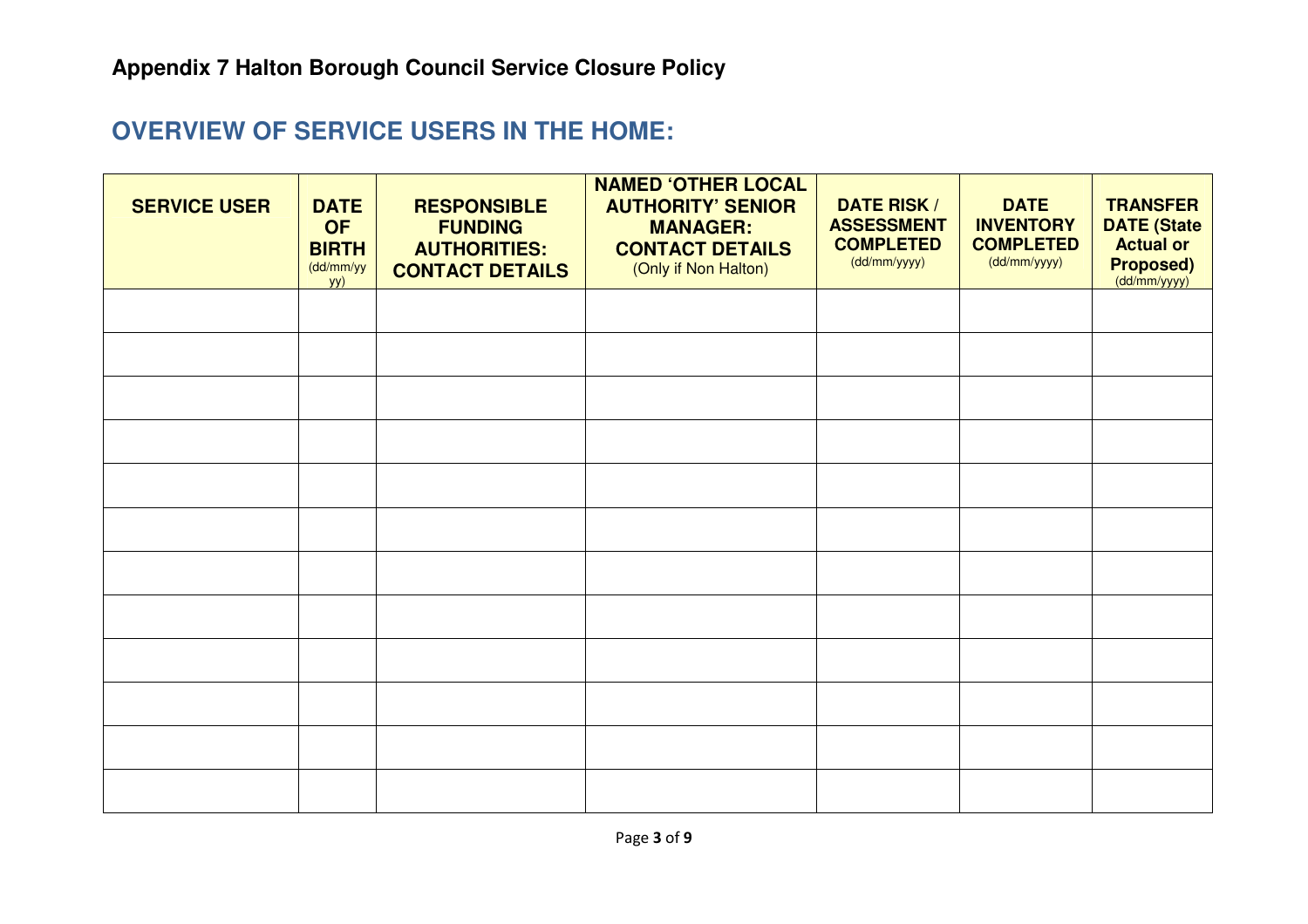| <b>OBJECTIVE</b>                                          | <b>BY WHOM</b> | <b>TIMESCALE</b> | <b>COMMENTARY</b> |
|-----------------------------------------------------------|----------------|------------------|-------------------|
| <b>Risk Plan</b>                                          |                |                  |                   |
| Confirm Actions taken to support                          |                |                  |                   |
| provider prior to closure notification                    |                |                  |                   |
| Confirm HBC legal view on closure                         |                |                  |                   |
| Collate details of all Halton service                     |                |                  |                   |
| users                                                     |                |                  |                   |
| Confirm reviews requires/ action                          |                |                  |                   |
| reviews                                                   |                |                  |                   |
| Confirm contract requirements                             |                |                  |                   |
| Prepare communications briefings                          |                |                  |                   |
| (see Appendix 4 Communications                            |                |                  |                   |
| Checklist)                                                |                |                  |                   |
| Confirm local voids and vacancies                         |                |                  |                   |
| Meet with DASS Lead to confirm                            |                |                  |                   |
| actions                                                   |                |                  |                   |
| Arrange independent advocacy for<br>those who may require |                |                  |                   |
| Inform CQC of decisions                                   |                |                  |                   |
|                                                           |                |                  |                   |
| Schedule meetings with Service<br>owners                  |                |                  |                   |
| <b>Staffing (on-going)</b>                                |                |                  |                   |
|                                                           |                |                  |                   |
| Confirm Responsible Manager                               |                |                  |                   |
| supervision arrangements                                  |                |                  |                   |
|                                                           |                |                  |                   |
| On-going review of staffing needs of                      |                |                  |                   |
| home (care and ancillary)                                 |                |                  |                   |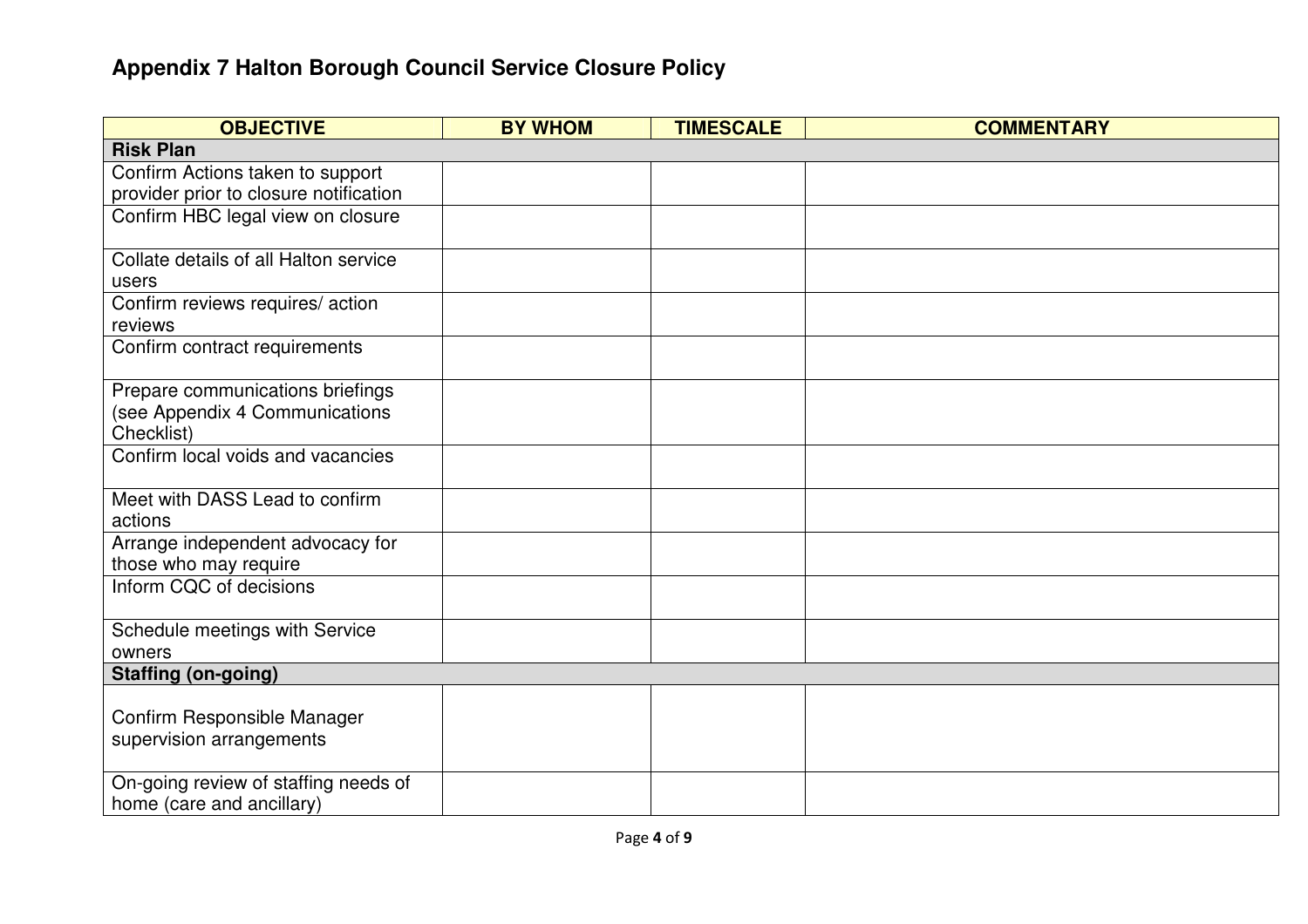| <b>OBJECTIVE</b>                        | <b>BY WHOM</b> | <b>TIMESCALE</b> | <b>COMMENTARY</b> |
|-----------------------------------------|----------------|------------------|-------------------|
|                                         |                |                  |                   |
| <b>Responsibility for Commissioning</b> |                |                  |                   |
| staffing to cover for any shortfall     |                |                  |                   |
| Responsibility for rotas, supervision   |                |                  |                   |
| and personnel related queries/actions   |                |                  |                   |
| e.g. leave, sickness                    |                |                  |                   |
|                                         |                |                  |                   |
| Out of hours/on call senior             |                |                  |                   |
| management cover                        |                |                  |                   |
| <b>Finance</b>                          |                |                  |                   |
|                                         |                |                  |                   |
| Agreement for Provision of funding      |                |                  |                   |
| stream for managed period               |                |                  |                   |
| Staffing                                |                |                  |                   |
|                                         |                |                  |                   |
| Food                                    |                |                  |                   |
|                                         |                |                  |                   |
| Service Users Personal Allowance        |                |                  |                   |
|                                         |                |                  |                   |
| Utilities/services                      |                |                  |                   |
|                                         |                |                  |                   |
| Property/buildings insurance            |                |                  |                   |
| Petty Cash                              |                |                  |                   |
|                                         |                |                  |                   |
| <b>Maintaining existing service</b>     |                |                  |                   |
|                                         |                |                  |                   |
| Inventory to be completed with          |                |                  |                   |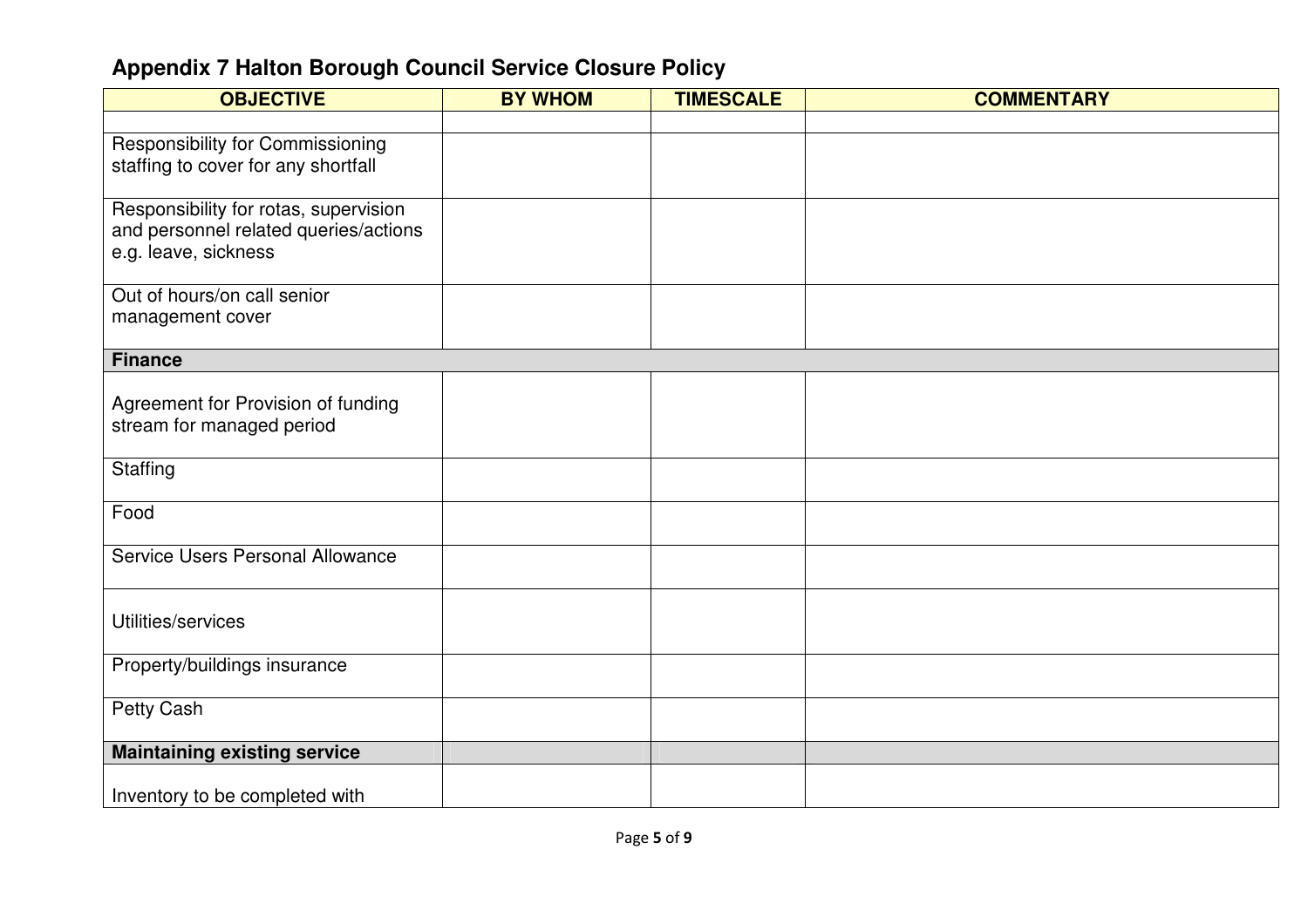| <b>OBJECTIVE</b>                                                         | <b>BY WHOM</b> | <b>TIMESCALE</b> | <b>COMMENTARY</b> |
|--------------------------------------------------------------------------|----------------|------------------|-------------------|
| Proprietor at start of managed period                                    |                |                  |                   |
| Proposed agreement between                                               |                |                  |                   |
| Proprietor and LA re terms of                                            |                |                  |                   |
| reference for managed period                                             |                |                  |                   |
| Running activity and finance logs (to                                    |                |                  |                   |
| commence at point of handover until                                      |                |                  |                   |
| end of managed period)                                                   |                |                  |                   |
| Handover of Home related information                                     |                |                  |                   |
| to include – Staff records, Staff rotas,<br>suppliers of Goods/Services, |                |                  |                   |
| Insurance cover, any planned facilities                                  |                |                  |                   |
| maintenance during managed period                                        |                |                  |                   |
|                                                                          |                |                  |                   |
| Communication with service users,                                        |                |                  |                   |
| relatives and other Local Authorities                                    |                |                  |                   |
| <b>Risk assessments for Environment</b>                                  |                |                  |                   |
| Risk assessments for service users                                       |                |                  |                   |
|                                                                          |                |                  |                   |

| <b>OBJECTIVE</b>                                                                                                        | <b>BY WHOM</b> | <b>TIMESCALE</b> | <b>COMMENTARY</b> |
|-------------------------------------------------------------------------------------------------------------------------|----------------|------------------|-------------------|
| Engagement with health professionals<br>e.g. DN/CPN/GP                                                                  |                |                  |                   |
| Handover of all resident related<br>information e.g. care plans, medication<br>charts, health records, relative contact |                |                  |                   |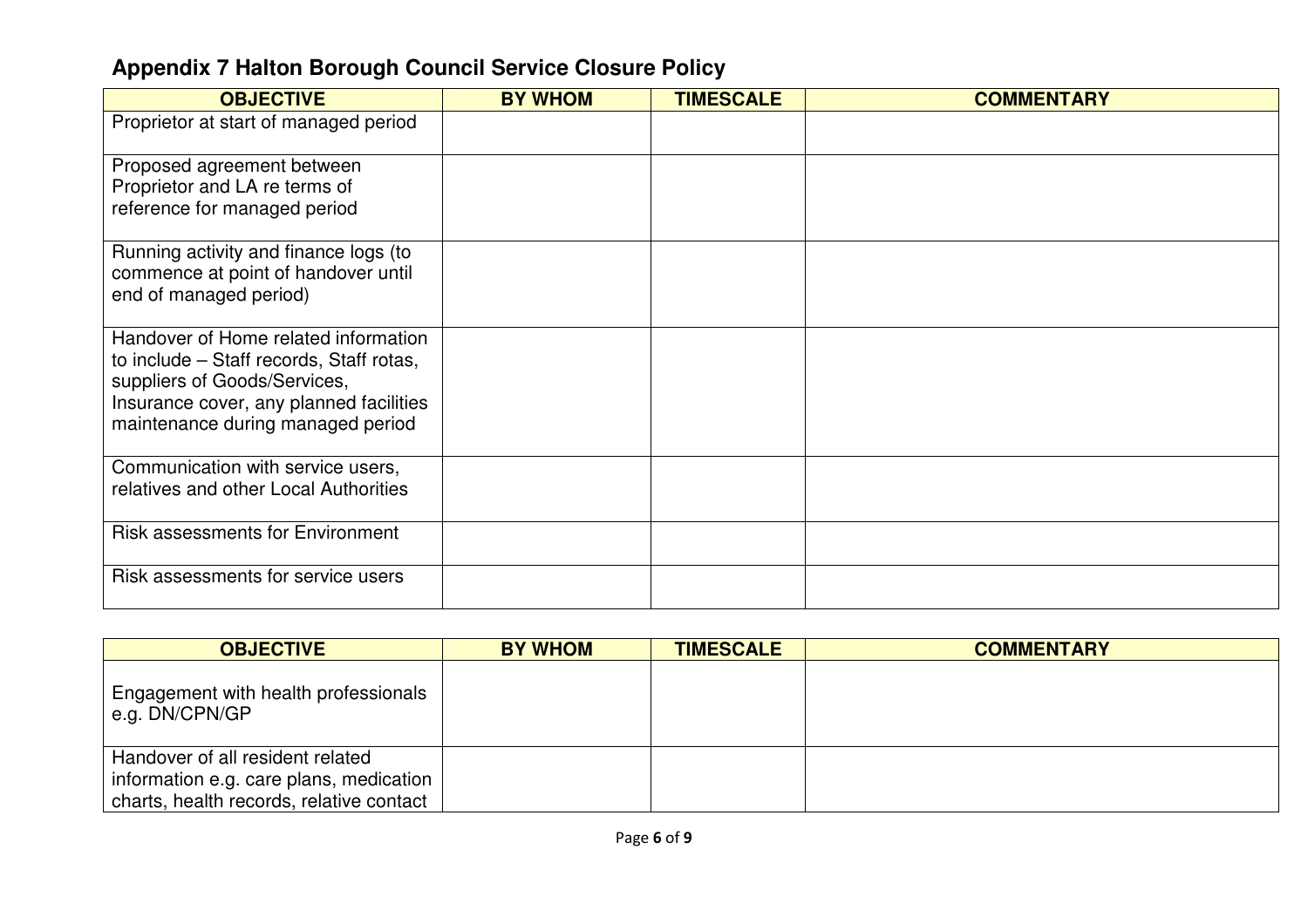| <b>OBJECTIVE</b><br>1 V L | <b>BY WHOM</b> | <b>TIMESCALE</b> | <b>COMMENTADY</b><br>VIMEN.<br><b>ART</b> |
|---------------------------|----------------|------------------|-------------------------------------------|
| details                   |                |                  |                                           |
|                           |                |                  |                                           |

#### **IDENTIFICATION OF NEW PLACEMENTS**

| <b>OBJECTIVE</b>                                                     | <b>BY WHOM</b>                        | <b>TIMESCALE</b> | <b>COMMENTARY</b> |
|----------------------------------------------------------------------|---------------------------------------|------------------|-------------------|
| <b>Halton Funded Service Users</b>                                   |                                       |                  |                   |
| Information on local vacancies via<br>placement officer              |                                       |                  |                   |
| <b>Updating Community Care</b><br><b>Assessment by Care Managers</b> |                                       |                  |                   |
| <b>Detailed Community Care Assessment</b><br>to placement officer    |                                       |                  |                   |
| Inventory of personal effects                                        |                                       |                  |                   |
| Communication with service user and<br>relations                     |                                       |                  |                   |
| Liaison/updating Transfer Coordinator                                |                                       |                  |                   |
| <b>Non Halton LA Funded Service Users</b>                            |                                       |                  |                   |
| Identification of named manager and<br>communication                 | <b>Halton Transfer</b><br>Coordinator |                  |                   |
| <b>Updating Community Care</b>                                       |                                       |                  |                   |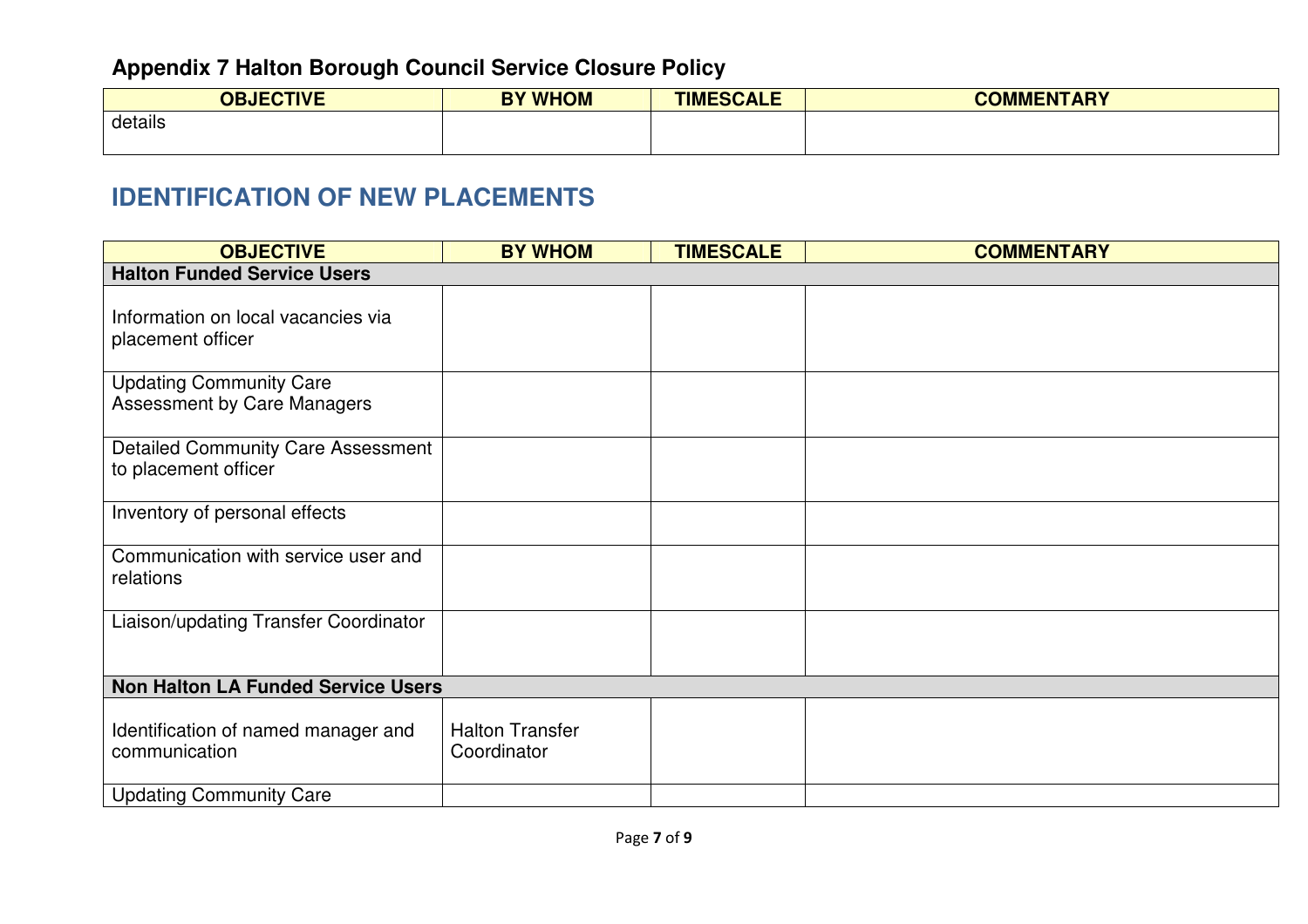| <b>OBJECTIVE</b>                                                             | <b>BY WHOM</b> | <b>TIMESCALE</b> | <b>COMMENTARY</b> |
|------------------------------------------------------------------------------|----------------|------------------|-------------------|
| Assessment                                                                   |                |                  |                   |
| Identification of vacancies                                                  |                |                  |                   |
| Inventory of personal effects                                                |                |                  |                   |
| Communication with Service User and<br>relatives                             |                |                  |                   |
| Liaison with Transfer Coordinator                                            |                |                  |                   |
| <b>Self-Funding Service Users</b>                                            |                |                  |                   |
| Allocation of Care Manager for<br>completion of Community Care<br>Assessment |                |                  |                   |
| Assistance and advice re placements                                          |                |                  |                   |
| Inventory of personal effects                                                |                |                  |                   |
| Liaison with Transfer Coordinator                                            |                |                  |                   |
| Completion of closing inventory of the<br>home                               |                |                  |                   |
| Communication with CQC re detail of<br>closure                               |                |                  |                   |
| On site Closure meeting with<br>Proprietor                                   |                |                  |                   |